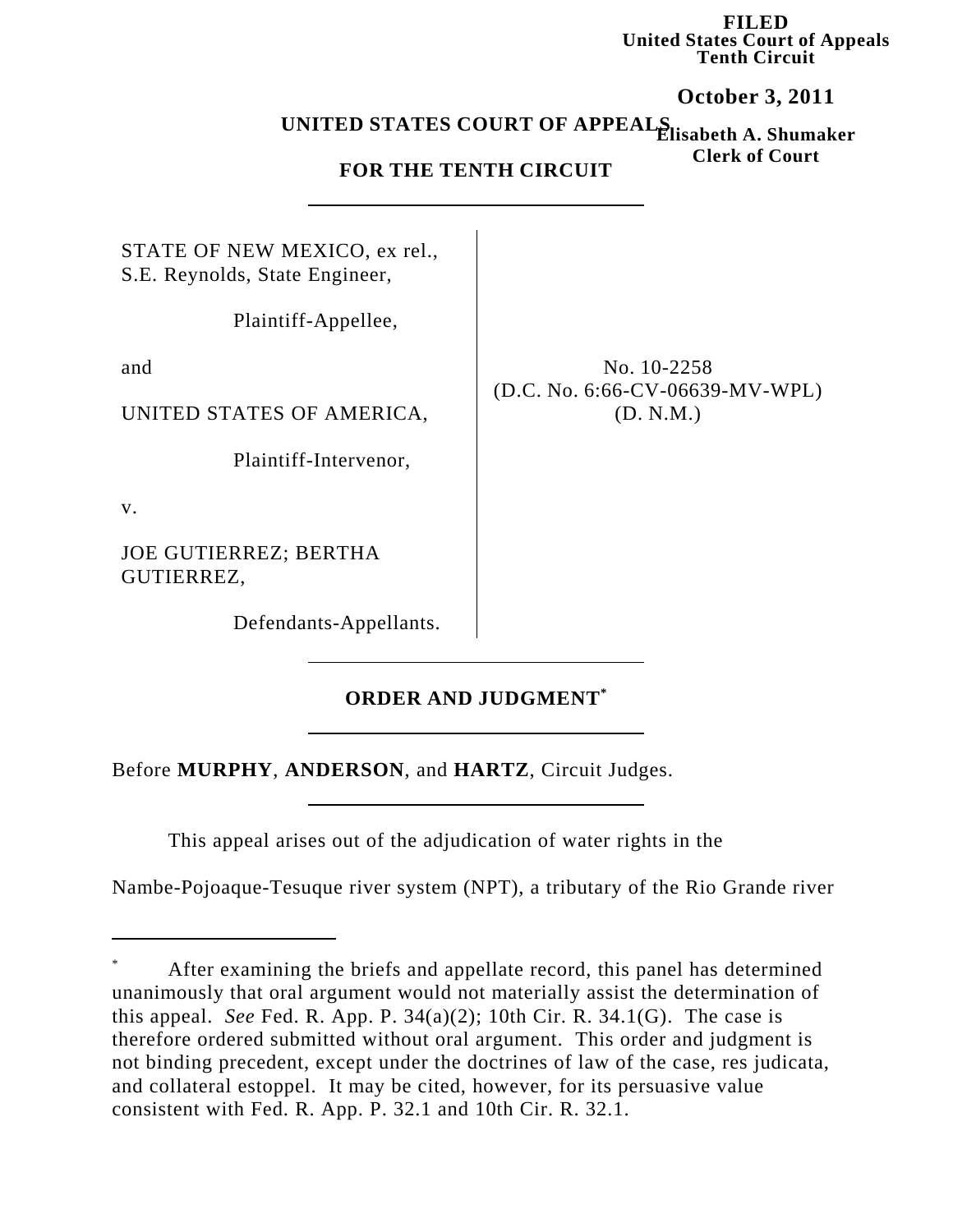in the State of New Mexico. Pro se Defendants-Appellants Joe and Bertha Gutierrez challenge the district court's order denying their motion to vacate a special master's determination that their priority objection was untimely. Because we lack jurisdiction, we DISMISS this appeal.

## **BACKGROUND**

In 1966, New Mexico filed suit to establish the water rights in the NPT.

The suit named a multitude of defendants and sought to determine:

- a. The water rights adjudged each party.
- b. The source, priority, amount, purpose, periods, and place of use of each [water] right.
- c. The specific tracts of land to which the water right for irrigation is appurtenant.
- d. Such other matters as may be necessary to define a particular right and its priority.

Supp. R., Vol. 1 at 41. Despite the passage of several decades, numerous issues, including priority of use, remained unresolved.

In 2008, however, the district court took up the priority issue, and ordered the claimants to show cause why the priority dates for the "stream system community and private ditches" should not be the "dates proposed by the State." R., Vol. 1 at 206. The district court set a June 15, 2009, deadline for filing a priority-date objection.

In January 2010, the Gutierrezes objected pro se to the State's "propos[al] to assign a priority date of 1832 to the Acequia del Rancho, which feeds the lateral irrigation ditch situated in [the Gutierrezes'] property." *Id.* at 68. They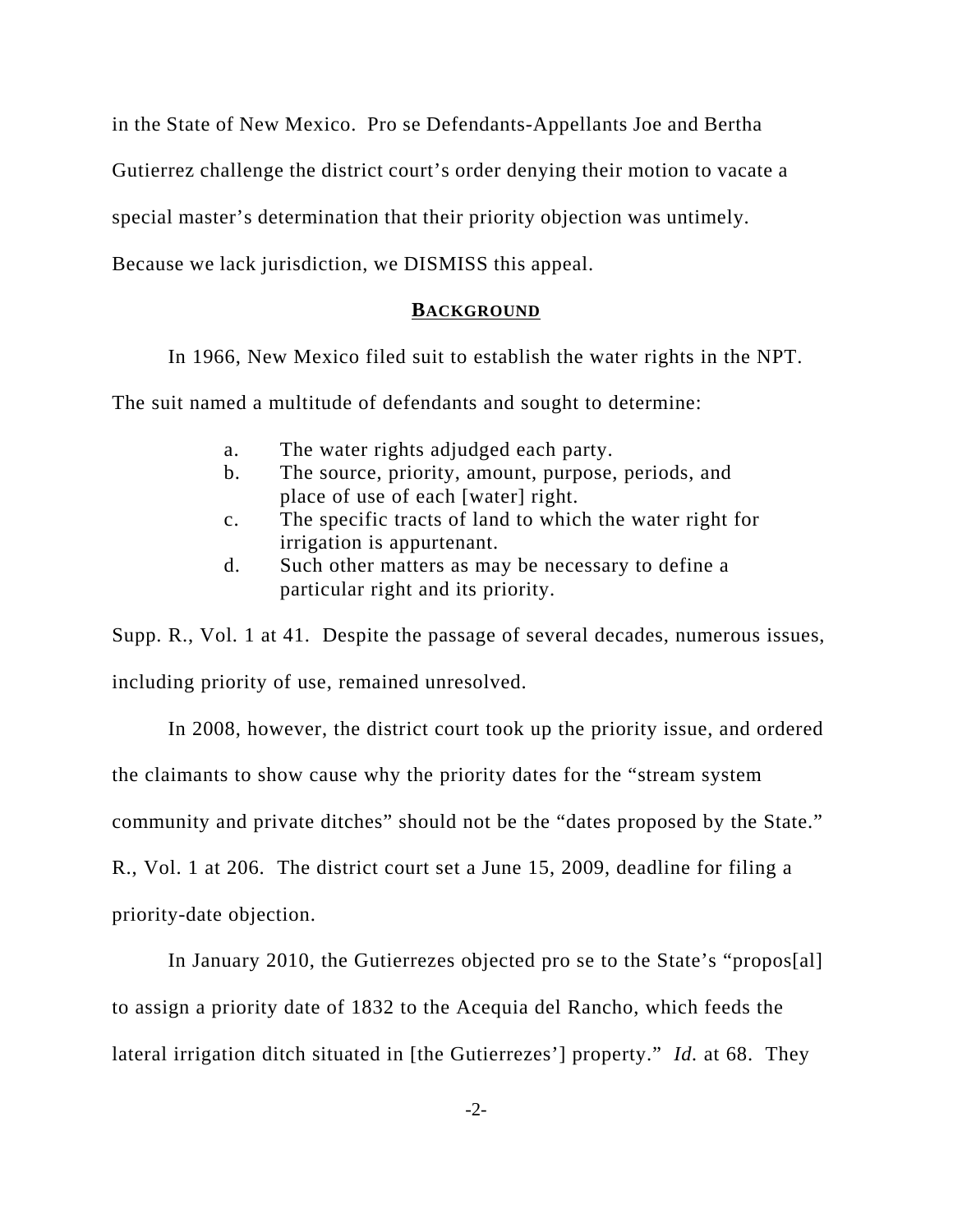claimed that a priority date of 1740 had been established in a civil case decided in 1940.

A special master dismissed the Gutierrezes' objection as untimely. In response, the Gutierrezes filed a motion under Fed. R. Civ. P. 60(b) to vacate the special master's decision, arguing that their late filing would not "inconvenience . . . the court or prejudice the plaintiff" or other claimants. *Id.* at 53; *see also* Supp. R., Vol. 1 at 106.

The district court denied the motion. It reasoned that the Gutierrezes had provided no explanation for the six-month delay in filing their objection, and that the State would be prejudiced if the Gutierrezes were allowed to pursue their objection because notice would have to be served on thousands of interested parties at considerable expense to the State.

The Gutierrezes appealed, and we directed the parties to address our jurisdiction over this matter.

## **DISCUSSION**<sup>1</sup>

This court has appellate jurisdiction over the "final decisions" of district courts. 28 U.S.C. § 1291. To be final, a decision ordinarily "ends the litigation on the merits and leaves nothing for the court to do but execute the judgment." *Cunningham v. Hamilton Cty., Ohio*, 527 U.S. 198, 204 (1999) (internal quotation

Because the Gutierrezes are proceeding pro se, we construe their arguments liberally. *See de Silva v. Pitts*, 481 F.3d 1279, 1283 n.4 (10th Cir. 2007).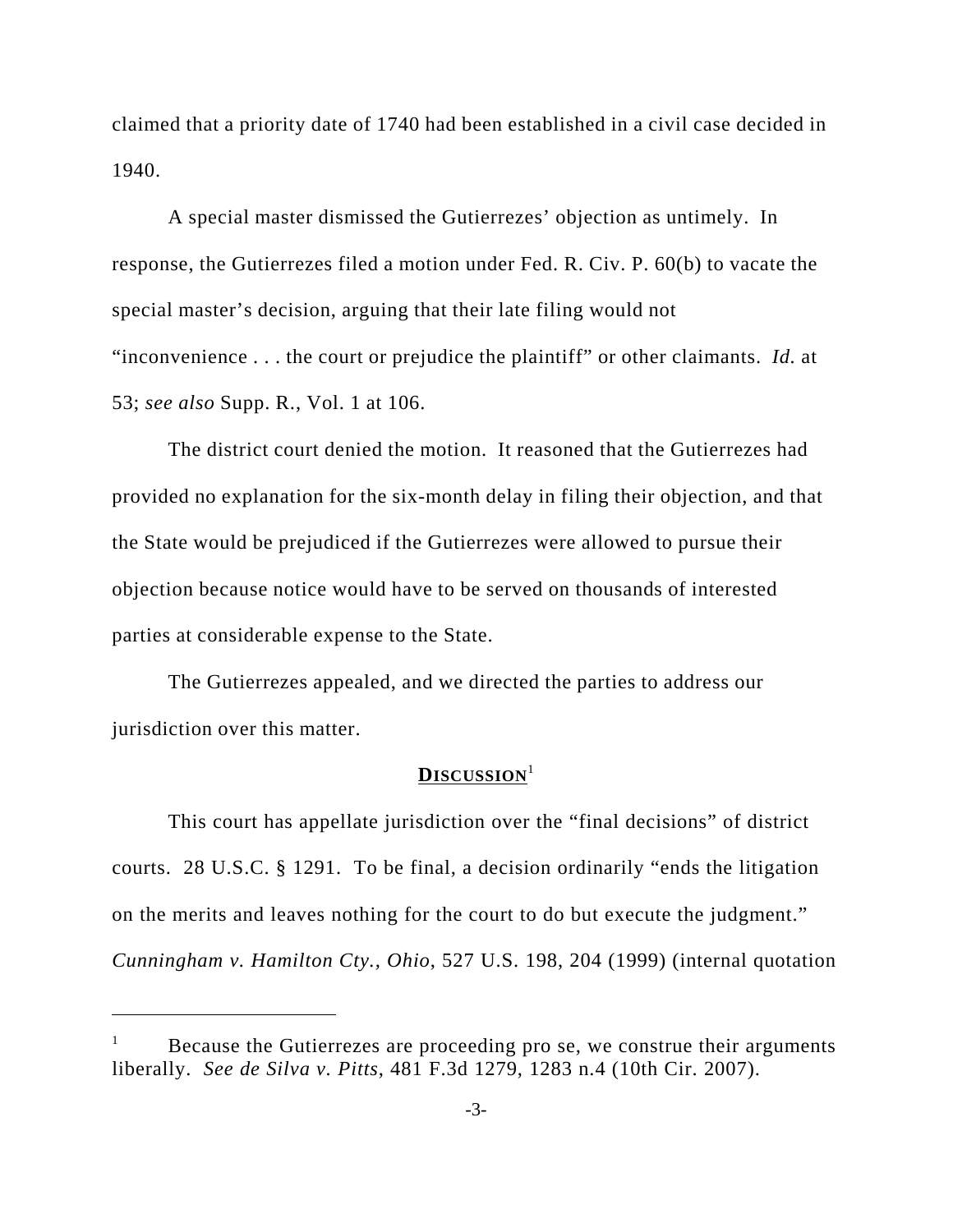marks omitted). In other words, "[a] final judgment is one that terminates all matters as to all parties and causes of action." *Utah v. Norton*, 396 F.3d 1281, 1286 (10th Cir. 2005) (internal quotation marks omitted). "The finality requirement in § 1291 evinces a legislative judgment that restricting appellate review to final decisions prevents the debilitating effect on judicial administration caused by piecemeal appeal disposition of what is, in practical consequences, but a single controversy." *Coopers & Lybrand v. Livesay*, 437 U.S. 463, 471 (1978) (internal quotation marks omitted).

The district court's order denying the Gutierrezes' motion to vacate is not a final order, as NPT water-right issues remain unresolved. According to the State, no final adjudication has been rendered as to the priority of any claimant's water rights; moreover, there are water-right issues beyond priority that remain to be adjudicated. Indeed, trial proceedings are ongoing. Thus, the order denying the Gutierrezes' motion "adjudicates fewer than all the claims or the rights and liabilities of fewer than all the parties [and] does not end the action as to any of the claims or parties." Fed. R. Civ. P. 54(b).

Nevertheless, the Gutierrezes argue that the denial of their motion to vacate is appealable under the collateral order doctrine. In a "small class" of cases, we have jurisdiction over interlocutory appeals from non-final orders that "finally determine claims of right separable from, and collateral to, rights asserted in the action, too important to be denied review and too independent of the cause itself

-4-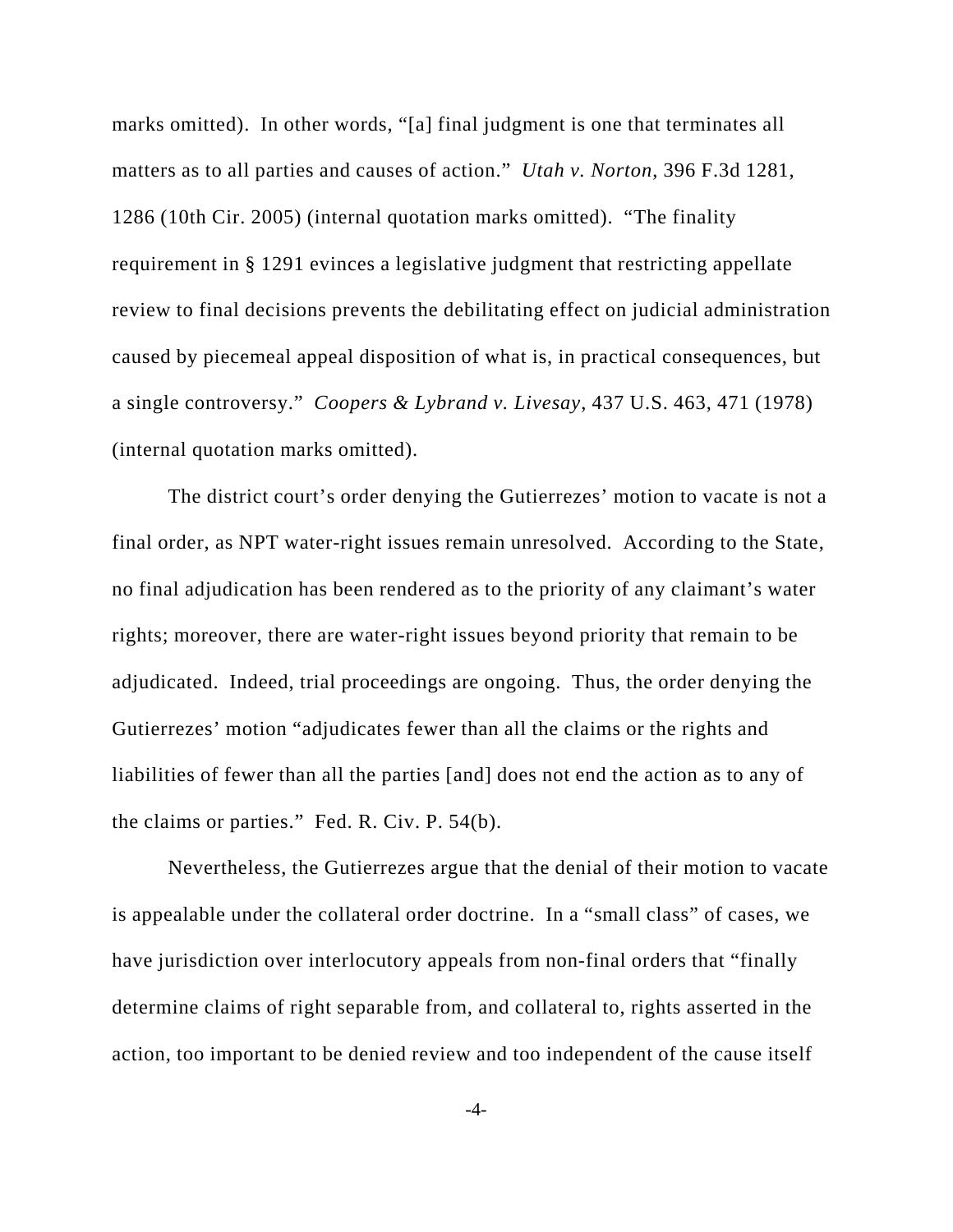to require that appellate consideration be deferred until the whole case is adjudicated." *Cohen v. Beneficial Indus. Loan Corp.*, 337 U.S. 541, 546 (1949). To establish appellate jurisdiction under the collateral order doctrine, an appellant must show that the district court's order (1) conclusively determined the disputed question, (2) resolved an important issue completely separate from the merits of the case, and (3) is effectively unreviewable on appeal from a final judgment. *See Midland Asphalt Corp. v. United States*, 489 U.S. 794, 799 (1989). These requirements "are stringent, and unless they are kept so, the underlying doctrine will overpower the substantial finality interests § 1291 is meant to further." *Mesa Oil, Inc. v. United States*, 467 F.3d 1252, 1254 (10th Cir. 2006) (internal quotation marks omitted). A district court order that "fails to satisfy any one of [the *Cohen*] requirements" is not reviewable under the collateral order doctrine. *Id.* (alteration in original).

We conclude that the Gutierrezes have not shown that the timeliness of a priority objection is effectively unreviewable by postjudgment appeal. "[T]he decisive consideration is whether delaying review until the entry of final judgment would imperil a substantial public interest or some particular value of a high order." *Mohawk Indus., Inc. v. Carpenter*, 130 S. Ct. 599, 605 (2009) (internal quotation marks omitted). The timeliness of a priority objection is a procedural issue that can adequately be resolved after a final judgment in the case. If the objection was erroneously deemed untimely in the district court,

-5-